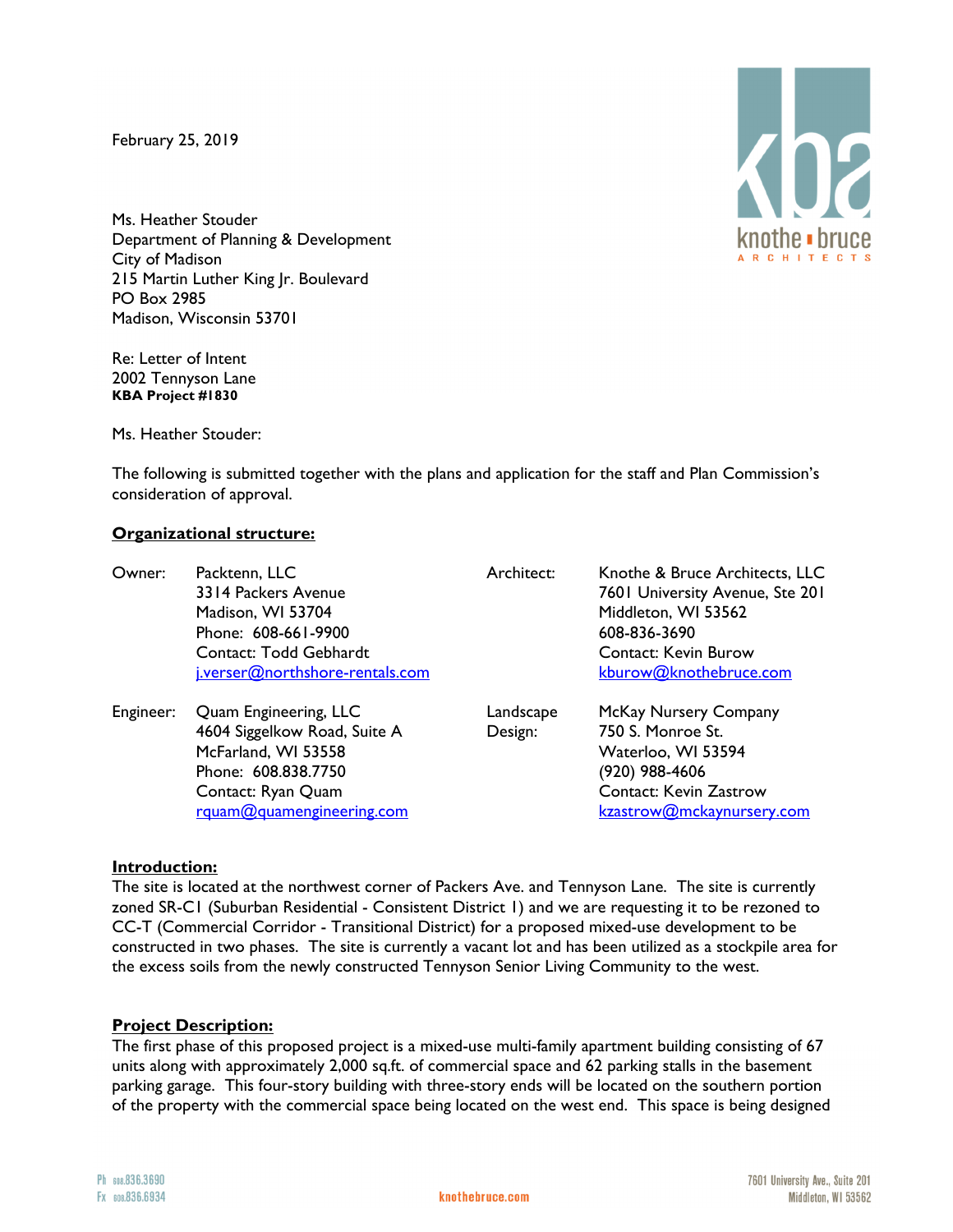Letter of Intent 2002 Tennyson Lane February 25, 2019 Page 2 of 3

to accommodate a potential drive-thru service window that has been located so that the vehicle discharge point is more than 60' away from the adjacent residentially zoned lot. There will be two-way access to the property off of Tennyson Lane and a right-in and right-out only access from Packers Ave.

The second phase of this proposed project is a multi-family apartment building consisting of 62 units along with 57 parking stalls in the basement. This four-story building with three-story ends will be located on the norther portion of the property with the stormwater detention area located between the two phases.

| <b>Site Development Data:</b> |                             |                                |  |
|-------------------------------|-----------------------------|--------------------------------|--|
| Densities:                    |                             |                                |  |
| Gross Lot Area                |                             | 141,322 sf / 3.24 Acres        |  |
| <b>Dwelling Units</b>         | <b>129 DU</b>               |                                |  |
| Lot Area / D.U.               | 1,096 sf / unit             |                                |  |
| Density                       | 40 units/acre               |                                |  |
| <b>Building Height</b>        | 3 and 4 stories             |                                |  |
| <b>Commercial Area</b>        | $-2,000$ sf                 |                                |  |
|                               | Phase I - Bldg A            | Phase 11 - Bldg B              |  |
| Lot area                      | 82,357 sf                   | 58,965 sf                      |  |
|                               |                             |                                |  |
| Lot coverage (85% max.)       | 48,634 sf (59%)             | 38,432 sf (65%)                |  |
| Usable open space             | 19,381 (12,640 sf required) | 17,928 sf (12,320 sf required) |  |
| Dwelling unit mix:            |                             |                                |  |
| Efficiency                    | 8                           | 7                              |  |
| One bedroom                   | 47                          | 39                             |  |
| One bedroom + den             | $\blacksquare$              | L                              |  |
| Two bedroom                   | 12                          | 15                             |  |
| Total units                   | 67 units                    | 62 units                       |  |
| Vehicle parking stalls:       |                             |                                |  |
| Surface                       | 44                          | 42                             |  |
|                               | 62                          | 57                             |  |
| Underground<br>Total          | 106 vehicle stalls          | 99 vehicle stalls              |  |
|                               |                             |                                |  |
|                               | 1.58 stalls/unit            | 1.59 stalls/unit               |  |
| Bicycle parking stalls:       |                             |                                |  |
| Surface - residential         | 3                           | 3                              |  |
| Surface - guest               | 7                           | 6                              |  |
| Surface - commercial          | $\overline{2}$              |                                |  |
| Underground garage            | 52 (std 2'x6')              | 59 (std 2'x6')                 |  |
| Underground garage            | 12 (wall hung)              |                                |  |
| Total                         | 76 bike stalls              | 68 bike stalls                 |  |